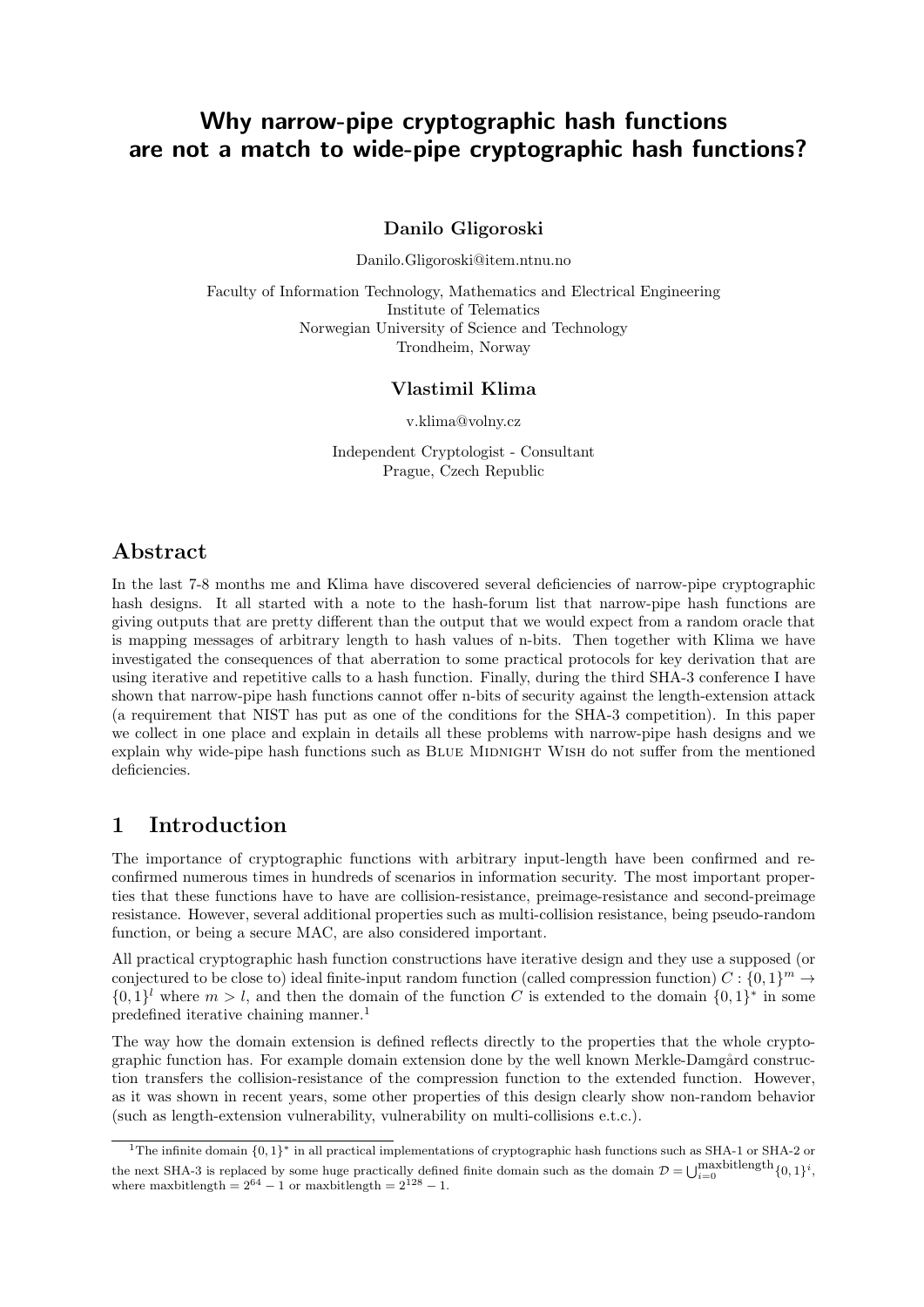The random oracle model has been proposed to be used in cryptography in 1993 by Bellare and Rogaway [1]. Although it has been shown that there exist some bogus and impractical (but mathematically correct) protocols that are provably secure under the random oracle model, but are completely insecure when the ideal random function is instantiated by any concretely designed hash function [2], in the cryptographic practice the random oracle model gained a lot of popularity. It has gained that popularity during all these years, by the simple fact that protocols proved secure in the random oracle model when instantiated by concrete "good" cryptographic hash functions, are sound and secure and broadly employed in practice.

In a series of 4 notes [9, 10, 11, 12] we have shown that four of the SHA-3 second round candidates: BLAKE [4], Hamsi [5], SHAvite-3 [6] and Skein [7] and the current standard SHA-2 [8], act pretty differently than an ideal random function  $H: \mathcal{D} \to \{0,1\}^n$  where  $\mathcal{D} = \bigcup_{i=0}^{\text{maxbitlength}} \{0,1\}^i$  and "maxbitlength" is the maximal bit length specified for the concrete functions i.e.  $2^{64} - 1$  bits for BLAKE-32, Hamsi, SHAvite-3-256 and SHA-256,  $2^{128} - 1$  bits for BLAKE-64, SHAvite-3-512 and SHA-512 and  $2^{99} - 8$  bits for Skein.

### 2 Some basic mathematical facts for ideal random functions

We will discuss the properties of ideal random functions over finite and infinite domains.<sup>2</sup> More concretely we will pay our attention for:

- **Finite narrow domain:** Ideal random functions  $C: X \rightarrow Y$  mapping the domain of *n*-bit strings  $X = \{0,1\}^n$  to itself i.e. to the domain  $Y = \{0,1\}^n$ , where  $n > 1$  is a natural number;
- Finite wide domain: Ideal random functions  $W: X \to Y$  mapping the domain of  $n + m$ -bit strings  $X = \{0, 1\}^{n+m}$  to the domain  $Y = \{0, 1\}^n$ , where  $m \ge n$ ;

**Proposition 1..** ([9]) Let  $\mathcal{F}_C$  be the family of all functions  $C : X \to Y$  and let for every  $y \in Y$ ,  $C^{-1}(y) \subseteq X$  be the set of preimages of y i.e.  $C^{-1}(y) = \{x \in X \mid C(x) = y\}$ . For a function  $C \in \mathcal{F}_C$  chosen uniformly at random and for every  $y \in Y$  the probability that the set  $C^{-1}(y)$  is empty is approximately  $e^{-1}$  i.e.

$$
Pr{C^{-1}(y) = \varnothing} \approx e^{-1}.
$$
\n<sup>(1)</sup>

 $\Box$ 

**Corollary 1..** ([9]) If the function  $C \in \mathcal{F}_C$  is chosen uniformly at random, then there exists a set  $Y_{\alpha}^C \subseteq Y$  such that for every  $y \in Y_{\alpha}^C$ ,  $C^{-1}(y) = \varnothing$  and

$$
|Y^C_{\varnothing}| \approx e^{-1}|Y| \approx 0.36|Y|.
$$

**Proposition 2..** ([9]) Let  $\mathcal{F}_W$  be the family of all functions  $W : X \to Y$  where  $X = \{0,1\}^{n+m}$  and  $Y = \{0,1\}^n$ . Let for every  $y \in Y$ ,  $W^{-1}(y) \subseteq X$  be the set of preimages of y i.e.  $W^{-1}(y) = \{x \in Y, y \in Y, y \in Y\}$  $X \mid W(x) = y$ . For a function  $W \in \mathcal{F}_W$  chosen uniformly at random and for every  $y \in Y$  the probability that the set  $\tilde{W}^{-1}(y)$  is empty is approximately  $e^{-2^m}$  i.e.

$$
Pr{C^{-1}(y) = \varnothing} \approx e^{-2^m}.
$$
\n(2)

$$
\Box
$$

In what follows for the sake of clarity we will work on bit-strings of length which is multiple of n. Namely we will be interested on strings  $M = M_1 || \dots || M_i$  where every  $|M_i| = n, j = 1, \dots, i$ . Further, we will be interested in practical constructions of cryptographic hash functions that achieve a domain extension from a narrow-domain to the full infinite domain. We will need the following Lemma:

<sup>&</sup>lt;sup>2</sup>The infinite domain  $\{0,1\}^*$  in all practical implementations of cryptographic hash functions such as SHA-1 or SHA-2 or the next SHA-3 is replaced by some huge practically defined finite domain such as the domain  $\mathcal{D} = \bigcup_{i=0}^{\text{maxbitlength}} \{0, 1\}^i$ , where maxbitlength =  $2^{64} - 1$  or maxbitlength =  $2^{128} - 1$ .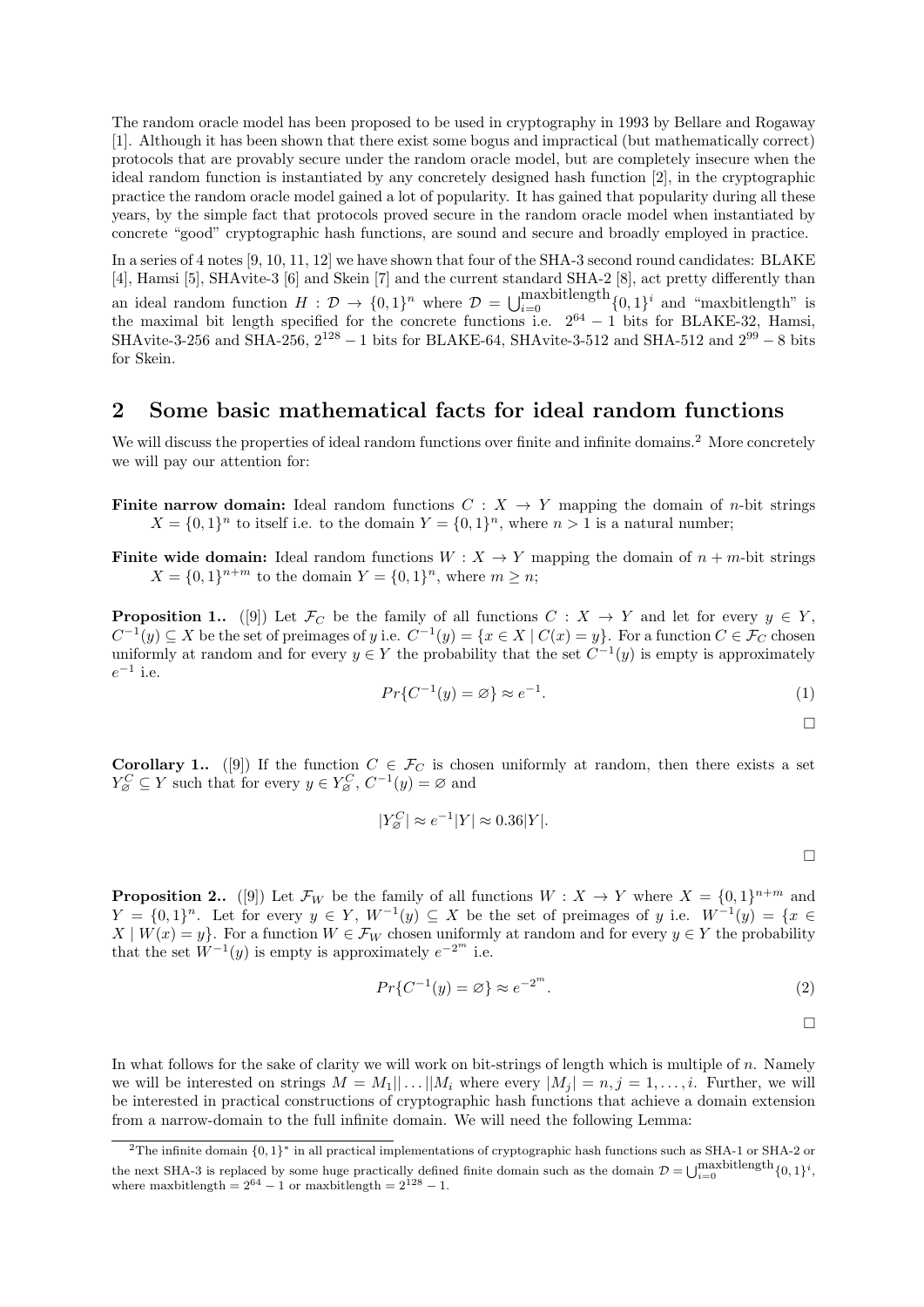**Lemma 1..** ([9]) Let  $\mathcal{F}_{C_{\nu}}$  be a countable family of functions  $C_{\nu}: X \to Y$ ,  $\nu \in \mathbb{N}$  and let  $C: X \to Y$ is one particular function, where  $C_{\nu}$  and C are chosen uniformly at random. Let us have a function  $Rule: \mathbb{N} \times Y \to \mathcal{F}_{C_{\nu}}$  that chooses some particular random function from the family  $\mathcal{F}_{C_{\nu}}$  according to a given index and a value from Y. If we define a function  $H: (\{0,1\}^n)^i \to Y$  that maps the finite strings  $M = M_1 || \dots || M_i$  to the set of *n*-bit strings  $Y = \{0, 1\}^n$  as a cascade of functions:

$$
H(M) = H(M_1 || \dots || M_i) = C_{Rule(1, IV)}(M_1) \circ C_{Rule(2, C_{Rule(1, IV)}(M_1))}(M_2) \circ \cdots \circ C_{Rule(i, C_{Rule(i-1, \cdot)}(M_{i-1}))}(M_i) \circ C
$$
\n(3)

then for every  $y \in Y$  the probability that the set  $H^{-1}(y)$  is empty is approximately  $e^{-1}$ . — П

**Proposition 3..** ([10]) Let  $C_1 : X \to Y$ ,  $C_2 : X \to Y$  are two particular functions, chosen uniformly at random (where  $X = Y = \{0, 1\}^n$ ). If we define a function  $C : X \to Y$  as a composition:

$$
C = C_1 \circ C_2 \tag{4}
$$

then for every  $y \in Y$  the probability  $P_2$  that the set  $C^{-1}(y)$  is empty is  $P_2 = e^{-1+e^{-1}}$ .

**Proof:** We can use the same technique used in the proof of Proposition 1 in [9] but extended to two domains (i.e. one intermediate domain Z) since we have a composition of two functions. Thus let us put the following notation:

$$
C \equiv C_1 \circ C_2 : X \xrightarrow{C_1} Z \xrightarrow{C_2} Y
$$

From Proposition 1 it follows that for every  $z \in Z$  the probability that the set  $C_1^{-1}(z)$  is empty is approximately  $e^{-1}$  i.e. the probability that z has a preimage is  $(1 - Pr{C_1^{-1}(z) = \varnothing}) = (1 - e^{-1})$ .

Now, for the probability that the set  $C^{-1}(y)$  is empty (for every  $y \in Y$ ) we have:

$$
Pr{C^{-1}(y) = \varnothing} = \left(1 - \frac{1}{2^n}\right)^{2^n(1 - Pr{C_1^{-1}(y) = \varnothing})} \approx e^{-1 + e^{-1}}.
$$

**Lemma 2..** ([10])  $C_1, C_2, \ldots C_k : X \to Y$  are k particular (not necessary different) functions, chosen uniformly at random (where  $X = Y = \{0,1\}^n$ ). If we define a function  $C: X \to Y$  as a composition:

$$
C = C_1 \circ C_2 \circ \dots \circ C_k \tag{5}
$$

then for every  $y \in Y$  the probability  $P_k$  that the set  $C^{-1}(y)$  is empty is approximately  $P_k = e^{-1+P_{k-1}}$ , where  $P_1 = e^{-1}$ .

**Proof:** The lemma can be proved by using mathematical induction for the value of  $k$  and the Proposition  $3.$ 

The Lemma 2. models the probability of some element in  $Y$  to have a preimage if we apply consecutively different random functions defined over the same narrow domain  $\{0,1\}^n$ . Is the sequence  $P_k$  convergent? If yes, what is the limit value and what is the speed of the convergence?

In this paper we will give answers on these questions, but we have to stress that the mathematical proofs for some of those answers will be given elsewhere.<sup>3, 4</sup>

**Lemma 3..** ([10]) Let  $P_1 = e^{-1}$  and  $P_k = e^{-1+P_{k-1}}$ . Then the following limit holds:

$$
\lim_{i \to \infty} (\log_2(1 - P_{2^i}) + i - 1) = 0
$$
\n(6)

 ${}^{3}$ In the initial version of this paper the Lemma 3. was given as a Conjecture, but in the mean time Zoran Šunić from the Department of Mathematics, Texas A&M University, USA has proven it for which we express him an acknowledgement.

<sup>4</sup>After reading our first version of the paper submited to the eprint archive, we got an email from Ernst Schulte-Geers from the German BSI for which we express him an acknowledgement, pointing out that in fact Lemma 3. was known long time ago from the paper of Flajolet and Odlyzko [19].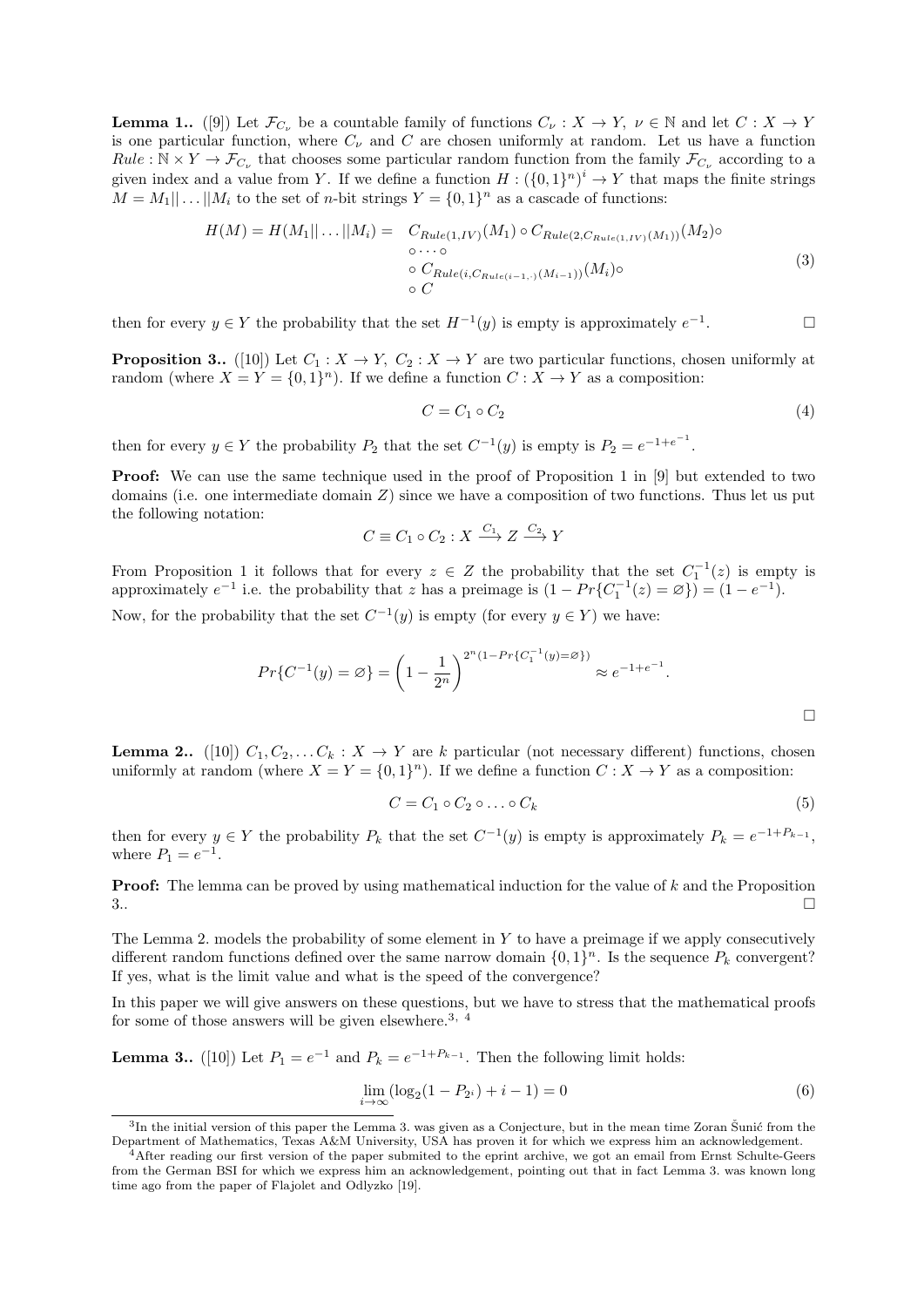As a direct consequence of Lemma 3. is the following Corollary:

**Corollary 2..** ([10]) The entropy  $E(C(X))$  of the set  $C(X) = \{C(x) | x \in X\}$ , where the function C is a composition of  $2^i$  functions mapping the domain  $\{0,1\}^n$  to itself, as defined in (5) is:

$$
E(C(X)) = n + \log_2(1 - P_{2^i})
$$
\n(7)

 $\Box$ 

The last corollary can be interpreted in the following way: With every consecutive mapping of a narrow domain  $\{0,1\}^n$  to itself by any random function defined on that domain, the volume of the resulting image is shrinking. The speed of the shrinking is exponentially slow i.e. for shrinking the original volume  $2^n$  of  $X = \{0,1\}^n$  to an image set with a volume of  $2^{n-i+1}$  elements, we will need to define a composition of  $2^i$  functions i.e.,

$$
C=C_1\circ C_2\circ\ldots\circ C_{2^i}.
$$

# 3 Details how BLAKE, Hamsi, SHAvite-3, Skein and SHA-2 aberrate from ideal random functions

### 3.1 The case of the cryptographic function BLAKE

Let us analyze the iterated procedure defined in BLAKE-32 (and the case for BLAKE-64 is similar). First, a message M is properly padded:

$$
M \leftarrow M||1000\dots0001\langle l_{64}\rangle
$$

and then is parsed into  $N$ , 512-bit chunks:

$$
M \equiv m^0, \dots, m^{N-1}.
$$

The variable  $l^i$  is defined as a number of processed bits so far. We quote the description of the padding from [4]:

For example, if the original (non-padded) message is 600-bit long, then the padded message has two blocks, and  $l^0 = 512$ ,  $l^1 = 600$ . A particular case occurs when the last block contains no original message bit; for example a 1020-bit message leads to a padded message with three blocks (which contain respectively 512, 508, and 0 message bits), and we set  $l^0 = 512$ ,  $l^1 = 1020, l^2 = 0.$ 

Now, let us take that we want to hash just 1020-bit long messages M with BLAKE-32 (the size of 1020 is chosen to fit the example in the original documentation, but it can be also 1024, or any multiple of 512, which is a common action if BLAKE-32 would be used as a PRF or KDF hashing a pool of randomness that is exactly multiple of 512 bits). The iterative procedure will be:

 $h^0 = \text{IV}$ 

for  $i = 0, ..., 2$  $h^{i+1} = \mathbf{compress}(h^i, m^i, s, l^i)$ 

#### ${\bf return}~~h^3$

or equivalently:

$$
BLAKE-32(M) = \text{compress}(\text{compress}(\text{compress}(h^0, m^0, s, 512), m^1, s, 1020), m^2, s, 0).
$$

Note that  $m^2 = const$  does not have any bit from the original 1020-bit message M. So, we have that the final 256-bit hash value that is computed is:

 $BLAKE-32(M) = \text{compress}(h^2, const, s, 0).$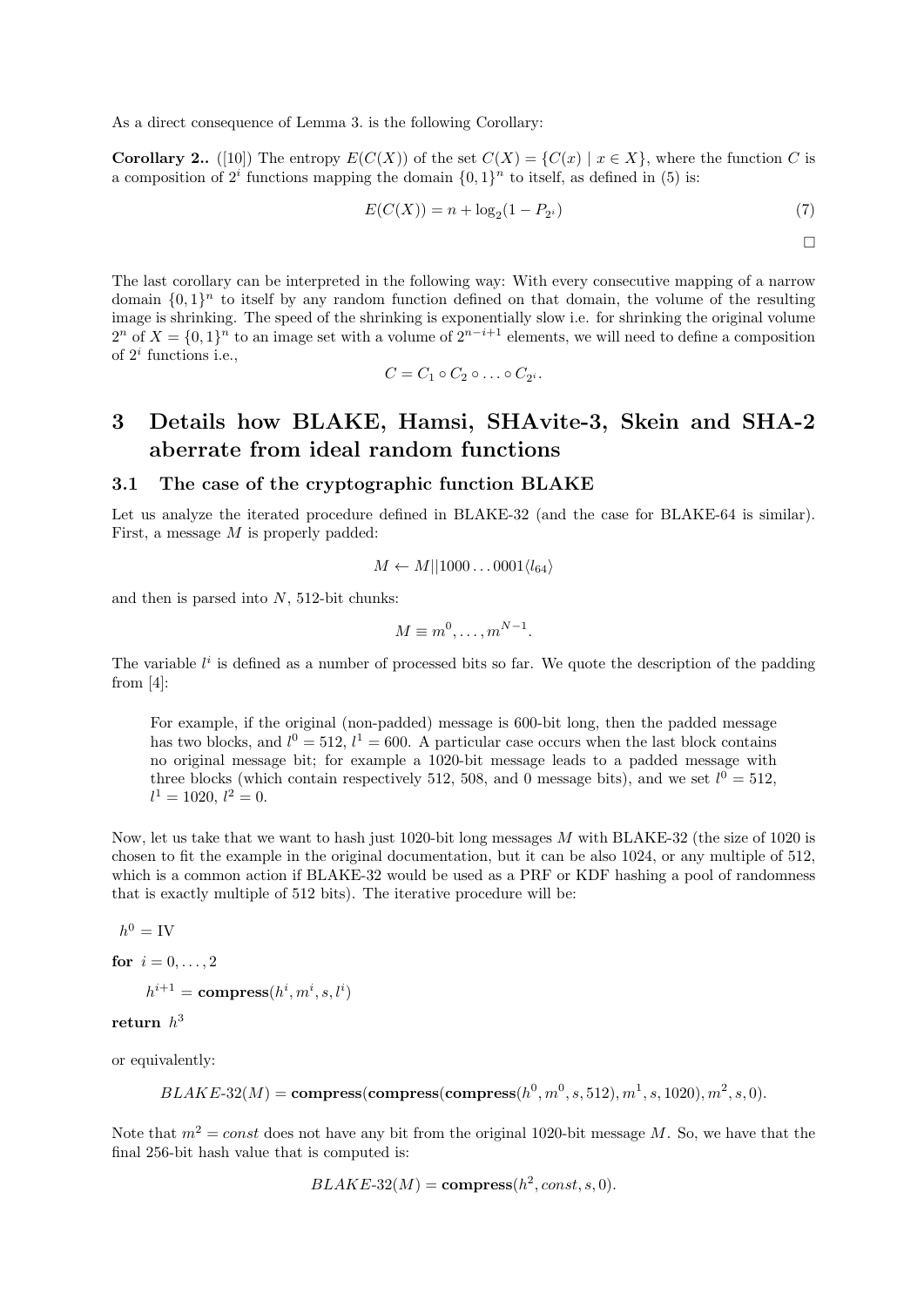If we suppose that the compression function of BLAKE-32 is ideal, from the Proposition 1. and Lemma 1. we get that there is a huge set  $Y_{\emptyset} \subseteq \{0,1\}^{256}$ , with a volume  $|Y_{\emptyset}| \approx 0.36 \times 2^{256} \approx 2^{254.55}$  i.e.

$$
Pr{BLAKE-32^{-1}(M) = \varnothing} = e^{-1}.
$$

On the other hand, for an ideal random function  $W: \{0,1\}^{1020} \to \{0,1\}^{256}$  from Proposition 2. we have that

$$
Pr\{W^{-1}(M) = \varnothing\} = e^{-2^{764}}.
$$

#### 3.2 The case of the cryptographic function Hamsi

Let us analyze the iterated procedure defined in Hamsi-256 (and the case for Hamsi-512 is similar). Let M be a properly padded message i.e.

$$
M = M_1 || \dots M_{l-1} || M_l,
$$

where the last block  $M_l$  does not contain message bits but the 64-bit encoding of the length in bits of the original message M i.e. we have that  $M_l = \langle l_{64} \rangle$ .

Let us hash messages M of length 1024-bits. Then the padded message will have 35 blocks of 32-bits and will have the following form:

M = M1|| . . . M32||1000 . . . 000||000 . . . 000||00000000000000000000010000000000

The iterative procedure for hashing these messages will be:

$$
h_i = (T \circ P \circ C(E(M_i), h_{i-1})) \oplus h_{i-1}, \quad h_0 = iv_{256}, \quad 0 < i < 35,
$$
  
Hamsi-256(M) =  $(T \circ P_f \circ C(E(M_l), h_{l-1})) \oplus h_{l-1}$ 

For the precise definition of the variables used in the iterative process see the Hamsi documentation [5].

From the definition of Hamsi-256 it is obvious that it can act at most as an ideal random function with narrow-domain, but obviously the last call of the compression function for messages of length 1024 bits has no message bits, thus the deviance from an ideal function that maps 1024 bits to 256-bit digest is huge as it is shown in Proposition 1., Proposition 2. and Lemma 1..

#### 3.3 The case of the cryptographic function SHAvite-3

We will analyze 256-bit version of SHAvite-3, SHAvite-3-256 (and the 512-bit version is similar). It uses the HAsh Iterative FrAmework - HAIFA. Hashing with HAIFA has three steps:

- 1. Message padding, according to the HAIFA padding scheme.
- 2. Compressing the message using a HAIFA-compatible compression function.
- 3. Truncating the output to the required length.

Since we will work with 256-bit version of SHAvite-3, the third truncating step will be omitted (which is crucial for our analysis).

We give here the description of the hashing by SHAvite-3 extracted from the documentation in [6]: The compression is done using a compression function with four inputs:

- A chaining value (of length  $m_c$ ),
- A message block (of length  $n$ ),
- The number of bits hashed so far including the current block (a counter of length  $c$ ),
- A salt (of length  $s$ ).

In order to compute  $HAIFA_{salt}^C(M)$  using the compression function  $C: \{0,1\}^{m_c} \times \{0,1\}^n \times \{0,1\}^b \times$  $\{0,1\}^s \mapsto 0,1^{m_c}$  the message is first padded, and divided into l blocks of n bits each,  $pad(M)$  $M_1||M_2|| \dots ||M_l$  Now, the user: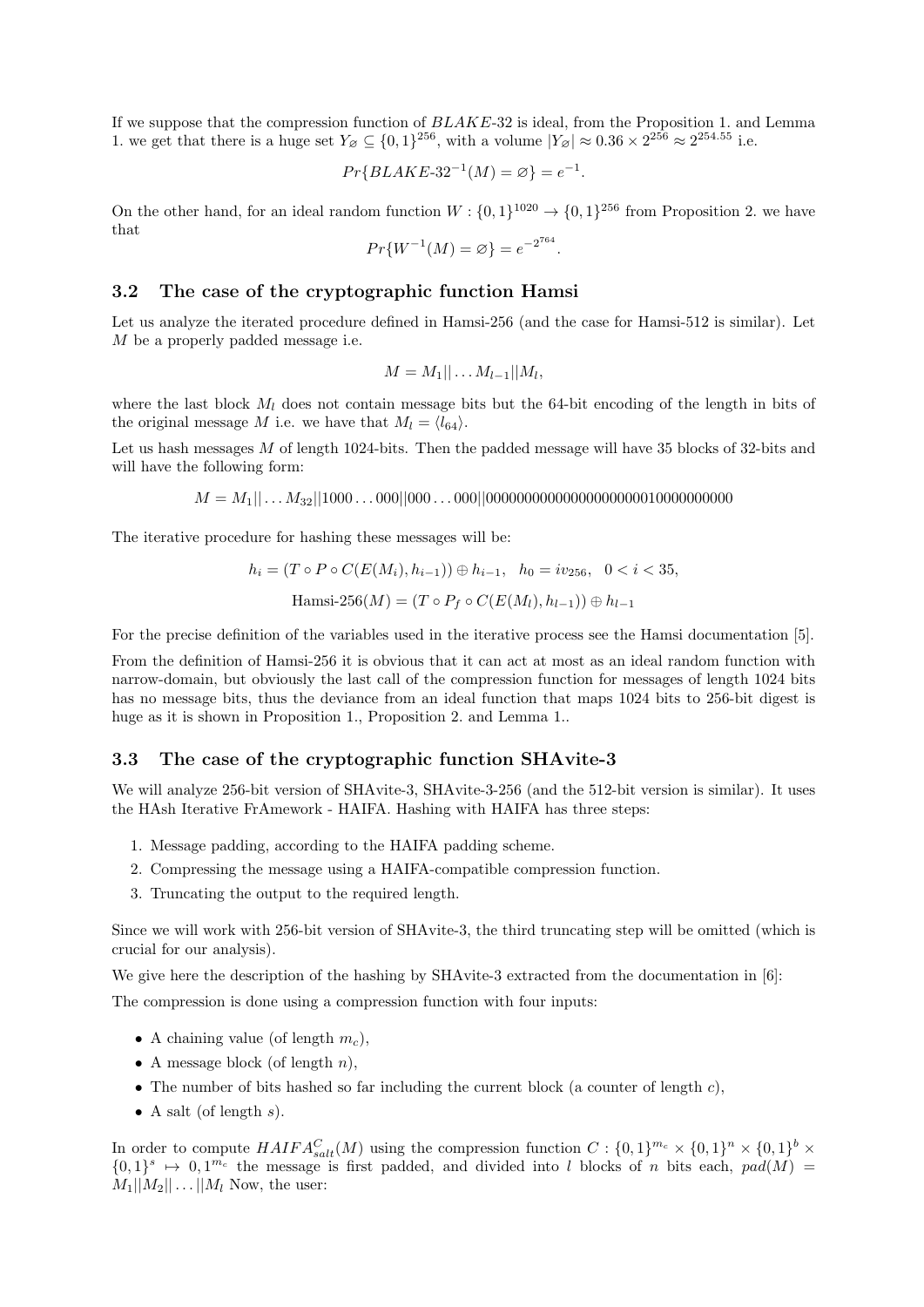- 1. Sets  $h_0$  as the initial value (according to the procedure defined in Section 3.3).
- 2. Computes iteratively

$$
h_i = C(h_{i-1}, M_i, \#bits, salt).
$$

- 3. Truncates  $h_l$  (according to the procedure defined in Section 3.3).
- 4. Output the truncated value as  $HAIFA_{salt}^{C}(M)$ .

The padding rule in SHAvite-3 works to pad the original message such that it is multiple of  $n$  bits where  $n = 512$  for SHAvite-3-256 or  $n = 1024$  for SHAvite-3-256. The padding of a message M has the following steps:

- 1. Pad with a single bit of 1.
- 2. Pad with as many 0 bits as needed such that the length of the padded message (with the 1 bit and the 0s) is congruent modulo *n* to  $(n - (t + r))$ .
- 3. Pad with the message length encoded in t bits.
- 4. Pad with the digest length encoded in r bits.

When a full padding block is added (i.e., the entire original message was already processed by the previous calls to the compression function, and the full message length was already used as an input to the previous call as the #bits parameter), the compression function is called with the #bits parameter set to zero.

So, let us hash messages  $M$  that are 1024-bits long (this analysis works with messages that are multiple of 512 or 1024 bits) with SHAvite-3-256. The padded message M is:

$$
pad(M) = M_1||M_2||M_3,
$$

where the final padding block  $M_3$  does not have any message bits and the truncation phase is omitted. Thus,

$$
SHAvite-3-256(M) = HAIFA_{salt}^{C}(M) = C(C(C(h_0, M_1, 512, salt), M_2, 1024, salt), M_3, 0, salt).
$$

Since the final padding block  $M_3$  does not have any message bits, for messages of length 1024 bits, we can treat it as  $M_3 = const$  and

$$
SHArite-3-256(M) = HAIFAsaltC(M) = C(h2, const, 0, salt).
$$

This is exactly the case that is covered by the Proposition 1. (or Lemma 1.). Under the assumption that SHAvite-3-256 compression function acts as ideal finite-narrow-domain random function that maps 256 bits to 256 bits, we conclude that SHAvite-3-256 $(M)$  differs significantly from an ideal finite-wide-domain random function that maps strings of 1024 bits to hash values of 256 bits.

#### 3.4 The case of the cryptographic function Skein

The subject of this analysis are the variants Skein-256-256 and Skein-512-512 (which according to the documentation is the primary proposal of the designers [7]). It is an interesting fact that the designs Skein-512-256 and Skein-1024-512 which are double-pipe designs are not suffering from the defects of narrow-pipe compression functions that are extended to the infinite domain and are not affected by this analysis.

The main point of our analysis of Skein-256-256 and Skein-512-512 is the fact that Skein is using a final invocation of UBI (Unique Block Iteration) without an input by any message bits. Namely it uses the output function  $Output(G, N_0)$  which takes as parameters the final chaining value G and the number of required output bits  $N_0$ . The output is simple run of the UBI function in a counter mode:

$$
O := \frac{UBI(G, ToBytes(0, 8), T_{out}2^{120})||}{UBI(G, ToBytes(1, 8), T_{out}2^{120})||}
$$
  
\n
$$
UBI(G, ToBytes(2, 8), T_{out}2^{120})||
$$
  
\n...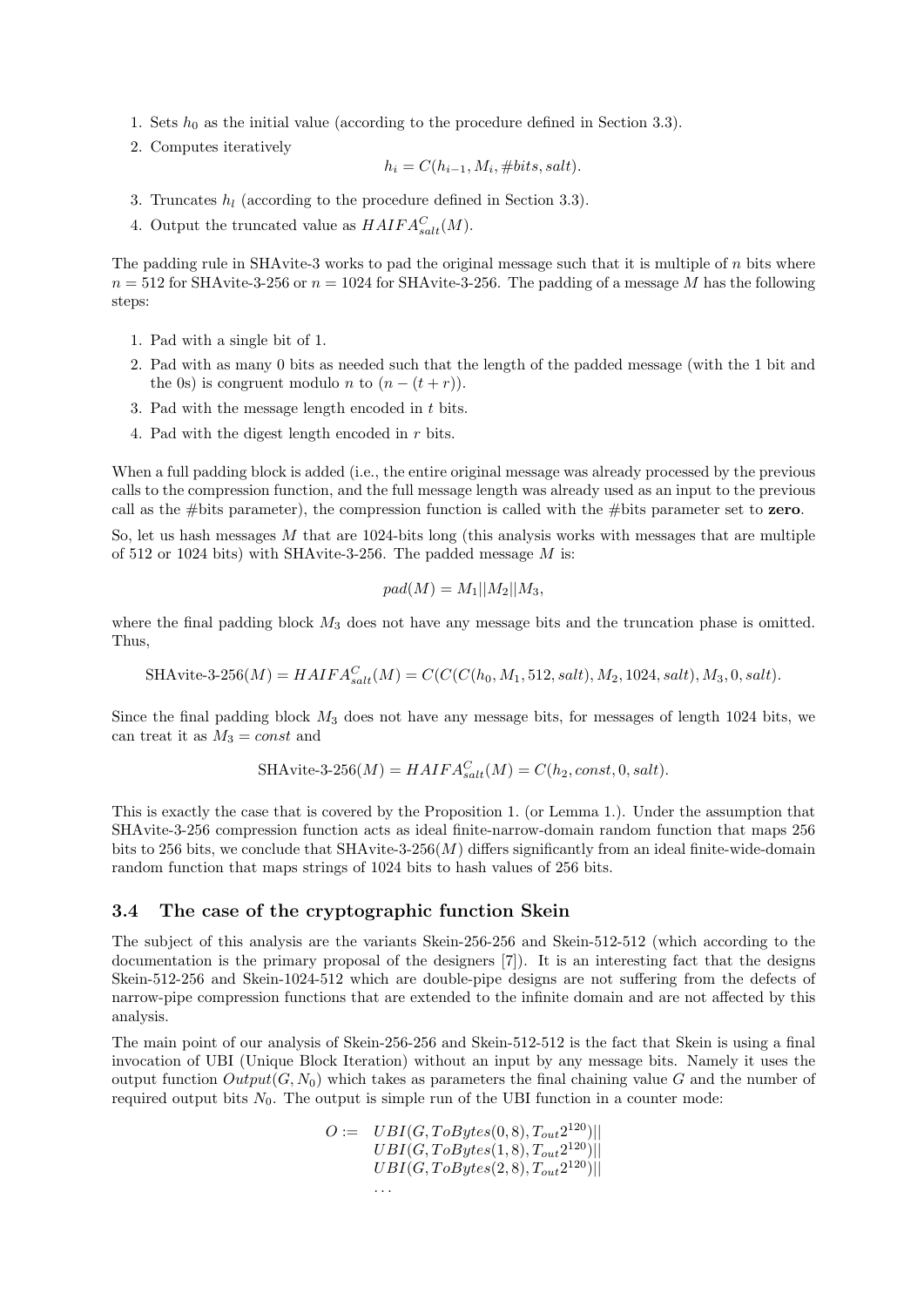Now let us use Skein-256-256 (the case for Skein-512-512 is similar). In that case the chaining value G has 256 bits, and the UBI() is called only once. We can treat that one call of UBI() as a finite-narrow-domain mapping that maps 256 bits of G to 256 bits of O. Thus, from the point of view of Proposition 1. and Proposition 2. we have a clear difference between an ideal function that maps the huge domain  $D$  into the set  $\{0,1\}^{256}$  and the function of Skein-256-256. Namely, under the assumption that UBI() acts as an ideal finite-narrow-domain function, from Proposition 1. and Lemma 1. we have that there exist a huge set  $Y_{\emptyset} \subseteq \{0,1\}^{256}$ , with a volume  $|Y_{\emptyset}| \approx 0.36 \times 2^{256} \approx 2^{254.55}$  i.e.

$$
Pr{Skein-256-256^{-1}(M) = \varnothing} = e^{-1}.
$$

### 3.5 The case of SHA-2

Let us analyze the iterated procedure defined in SHA-256 (and the case for SHA-512 is similar)[8]. First, a message M is properly padded:

$$
M \leftarrow M||1000\dots000\langle l_{64}\rangle
$$

where the 64-bit variable  $\langle l_{64} \rangle$  is defined as the length of the original message M in bits. Then the padded message is parsed into  $N$ , 512-bit chunks:

$$
M \equiv m^0, \dots, m^{N-1}.
$$

The iterative procedure for hashing the message M then is defined as:

$$
h^0 = \mathrm{IV}
$$

for  $i = 0, ..., N - 1$ 

$$
h^{i+1} = \mathbf{CompressSHA256}(h^i, m^i)
$$

 $\mathbf{return} \ \ h^N$ 

where **CompressSHA256**() is the compression function for SHA-256.

Now, let us hash messages that are extracted from some pool of randomness with a size of 1024 bits. The padding procedure will make the final block that would be compressed by the **CompressSHA256**() to be always the same i.e. to be the following block of 512 bits:

$$
\underbrace{1000\ldots00010000000000}_{512 \ bits}
$$

If we suppose that the compression function CompressSHA256() is ideal, from the Proposition 1. and Lemma 1. we get that there is a huge set  $Y_{\varnothing} \subseteq \{0,1\}^{256}$ , with a volume  $|Y_{\varnothing}| \approx 0.36 \times 2^{256}$  i.e.

$$
Pr{SHA-256^{-1}(M) = \varnothing} = e^{-1}.
$$

On the other hand, for an ideal random function  $W: \{0,1\}^{1024} \to \{0,1\}^{256}$  from Proposition 2. we have that

$$
Pr\{W^{-1}(M) = \varnothing\} = e^{-2^{768}} \approx 0.
$$

# 4 Practical consequences of the observed defects of the narrowpipe designs

We point out several concrete protocols that are widely used and where the observed abberations of narrow-pipe hash designs from the ideal random function will be amplified due to the iterative use of hash functions in those protocols.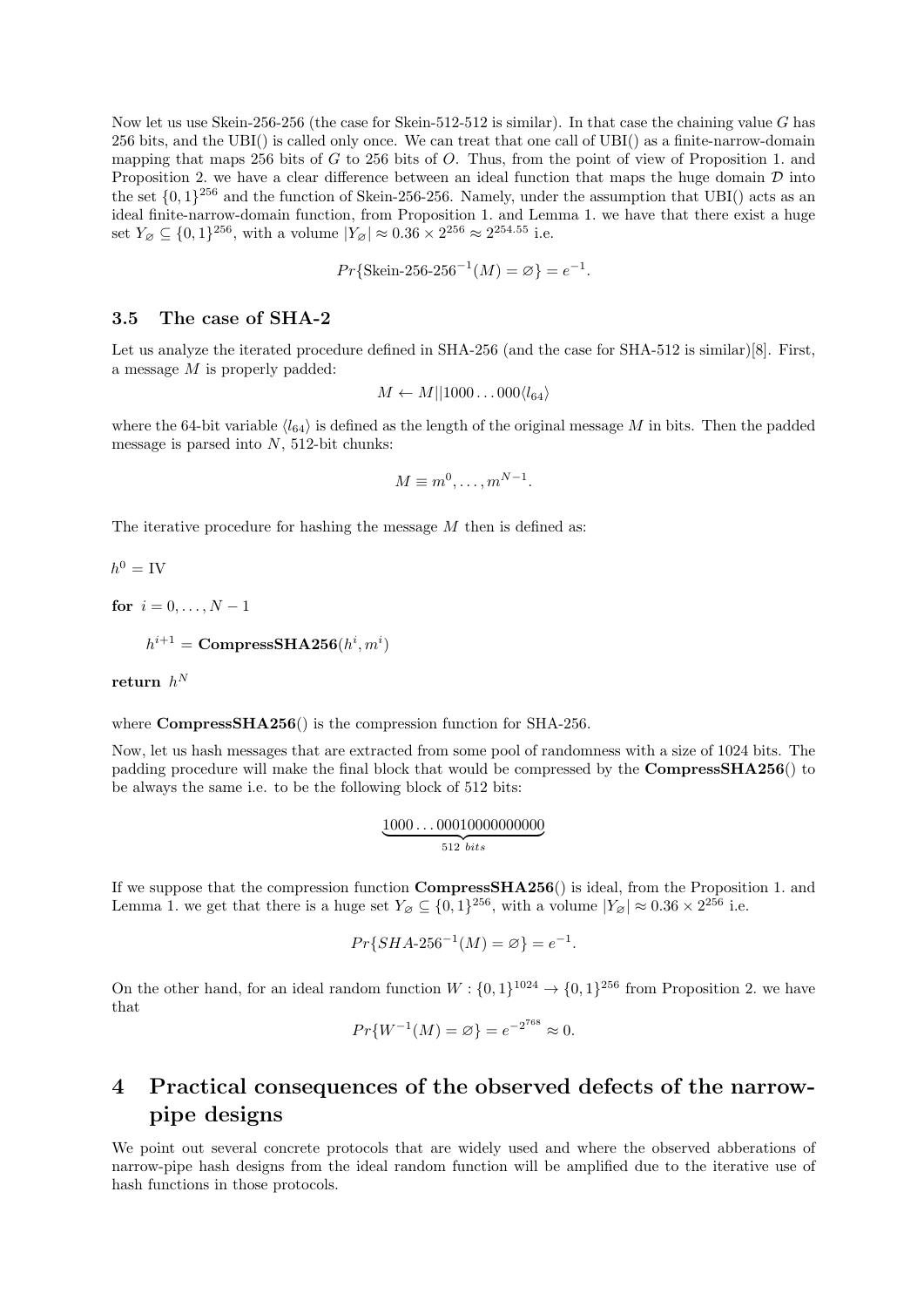### 4.1 Reduced entropy outputs from narrow-pipe hash functions

The first practical consequence is by direct application of the Lemma 2..

Let us consider the following scenario: We are using some hash function that gives us 256 bits of output, and we have a pool of randomness of a size of  $2^{20}$  blocks (where the block size is the size of message blocks used in the compression function of that hash function). The pool is constantly updated by actions from the user and from the running operating system. We need random numbers obtained from that pool that will have preferably close to 256 bits of entropy.

If we use narrow-pipe hash design, then depending on the nature of the distribution of the entropy in the randomness pool, we can obtain outputs that can have outputs with entropy as low as 237 bits or outputs with entropy close to 256 bits.

More concretely, if the distribution of the entropy in the pool is somehow concentrated in the first block (or in the first few blocks), then from the Lemma 2. we have that the entropy of the output will not be 256 bits but "just" slightly more than 237 bits. We say "just" because having 237 bits of entropy is really high enough value for any practical use, but it is much smaller than the requested value of 256 bits of entropy. In a case of more uniform distribution of the entropy in the whole pool of randomness, the narrow-pipe hash design will give us outputs with entropies close to 256 bits. The cases where due to different reasons (users habits, user laziness, regularity of actions in the operating system, to name some), the pool is feeded with randomness that is concentrated more on some specific blocks, the outputs will have entropy between 237 and 256 bits.

On the other hand, we want to emphasize, if in all this scenarios we use wide-pipe hash design, the outputs will always have close to 256 bits of entropy, regardless where the distribution of the entropy in the pool will be.

From this perspective, we can say that although the consequences can be just of theoretical interest, there are real and practical scenarios where the abberation of narrow-pipe hash design from ideal random functions can be amplified to some more significant and theoretically visible level.

### 4.2 Reduced entropy outputs from HMACs produced by narrow-pipe hash functions

HMAC [13] is one very popular scheme for computing MAC - Message Authentication Codes when a shared secret is used by the parties in the communication. We are interested in a possible loss of entropy in the HMAC construction if we use narrow-pipe hash constructions.

**Proposition 4..** ([10]) Let a message  $M$  be of a size of 256 bits and has a full entropy of 256 and let "secret" is shared secret of 256 bits. If in HMAC construction we use a narrow-pipe hash function that parses the hashed messages in 512 blocks, then  $mac = HMAC(secret, M)$  has an entropy of 254.58 bits.

Proof: Let we use the hash function SHA256 that has the compression function CompressSHA256(). From the definition of HMAC we have that

 $mac = HMAC(secret, M) = hash((secret \oplus opad)||hash((secret \oplus ipad)||M))$ 

where  $\oplus$  is the operation of bitwise xoring and  $\parallel$  is the operation of string concatenation.

Computing of mac will use four calls of the compression function **Compress**SHA256() in the following sequence:

1.  $h_1 = \text{CompressSHA256}(iv_{256},(secret \oplus ipad)) \equiv C_1(iv_{256})$ 

2.  $h_2 = \text{CompressSHA256}(h_1, M||CONST256) \equiv C_2(h_1)$ , where

 $CONST256 = 1000...001000000000$  ${256}~bits$ .

3.  $h_3 = \text{CompressSHA256}(iv_{256},(secret \oplus opad)) \equiv C_3(iv_{256})$ 

4.  $mac = h_4 = \text{CompressSHA256}(h_3, h_2||CONST256) \equiv C_4(h_3)$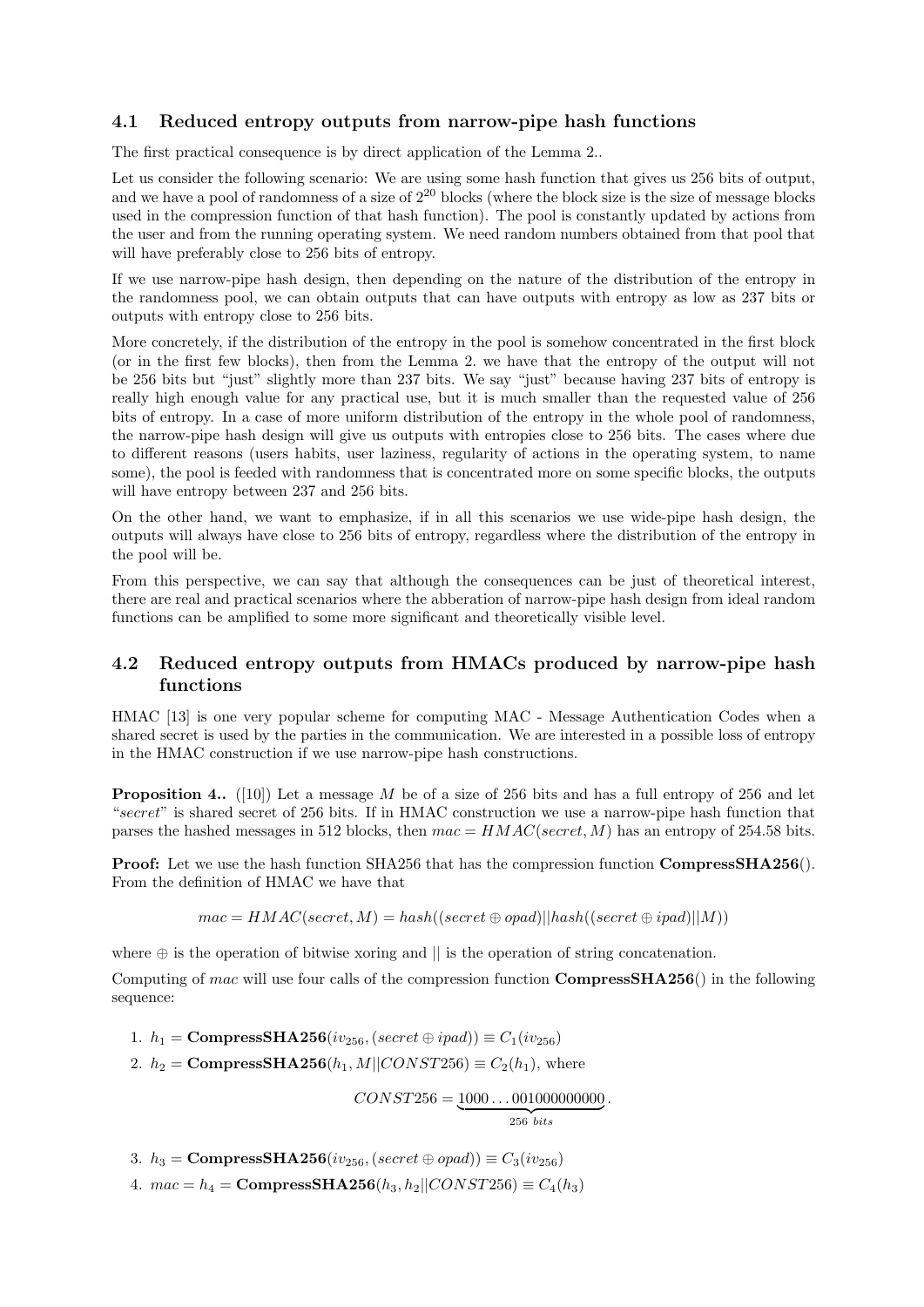For a fixed secret key "secret" the value  $h_1$  will be always the same and will be obtained with  $C_1(iv_{256})$ . The function  $C_2$  depends from the message M that has a full entropy of 256 bits, thus  $C_2$  is not one function but it represent a whole class of  $2^{256}$  random functions mapping 256 bits to 256 bits. Thus, we can consider that any call of the function  $C_2$  decreases the entropy of  $h_2$  to  $256 + \log_2(1 - P_1)$ .

For the value  $h_3$  we have a similar situation as for  $h_1$ . Similarly as  $C_2()$ , the function  $C_4()$  is a class of random functions that depends of the value  $h_2$ . Since we have already determined that the entropy of  $h_2$  is  $256 + \log_2(1 - P_1)$ , it follows that for computing the entropy of mac we can apply the Corollary 2. obtaining that entropy  $E(mac)$  is

$$
E(mac) = 256 + \log_2(1 - P_2),
$$

where  $P_1 = \frac{1}{e}$ , and  $P_2 = e^{-1 + \frac{1}{e}}$  which gives us the value  $E(max) = 254.58$ .

What is the difference if we use a double-pipe hash function instead of narrow-pipe in Proposition 4.? The first difference is off course the fact that the initialization variable in the compression function as well as the intermediate variables  $h_1$ ,  $h_2$ ,  $h_3$  and  $h_4$  are 512 bits long, and we will need final chopping. Then, under the assumption that the compression function acts as ideal random function mapping 512 bits to 512 bits, and having the entropy of the message M to be 256, we have that the entropy of  $h_2$  is also 256 (not  $256 + \log_2(1 - P_1)$ ). The same applies for the entropy of  $h_4$  which will give us that the entropy of mac after the chopping will be 256 bits.

**Proposition 5..** ([10]) Let a message M be of a size of 512 bits and has a full entropy of 512 and let "secret" is shared secret of 256 bits. If in HMAC construction we use a narrow-pipe hash function that parses the hashed messages in 512 blocks, then  $mac = HMAC(secret, M)$  has an entropy of 254.58 bits.

**Proof:** Let we use the hash function SHA256 that has the compression function **CompressSHA256**(). From the definition of HMAC we have that

$$
mac = HMAC(secret, M) = hash((secret \oplus opad)||hash((secret \oplus ipad)||M))
$$

where  $\oplus$  is the operation of bitwise xoring and  $\parallel$  is the operation of string concatenation.

Computing of mac will use five calls of the compression function **Compress**SHA256() in the following sequence:

1.  $h_1 = \text{CompressSHA256}(iv_{256}, (secret \oplus ipad)) \equiv C_1(iv_{256})$ 

2.  $h_2 = \text{CompressSHA256}(h_1, M) \equiv C_2(h_1)$ 

3.  $h_3 = \text{CompressSHA256}(h_2, \text{CONST512}) \equiv C_3(h_2)$ , where

$$
CONST512 = \underbrace{1000\ldots 0001100000000}_{512 \; bits}.
$$

- 4.  $h_4 = \text{CompressSHA256}(iv_{256}, (secret \oplus opad)) \equiv C_4(iv_{256})$
- 5.  $mac = h_5 = \text{CompressSHA256}(h_4, h_3||CONST256) \equiv C_5(h_4)$ , where

$$
CONST256 = \underbrace{1000\dots000100000000}_{256 \; bits}.
$$

Above, we consider the call of the function **CompressSHA256**( $iv_{256}$ , (secret  $\oplus$  ipad)) as a call to an ideal random function  $C_1: \{0,1\}^{256} \rightarrow \{0,1\}^{256}$  that will map the 256-bit value  $iv_{256}$  to the 256-bit value  $h_1$ . The function  $C_2$  is a specific one. Actually, since it depends from the message M that has a full entropy of 512 bits,  $C_2$  is not one function but it represent a whole class of  $2^{512}$  random functions mapping 256 bits to 256 bits. Thus, we can consider that there is no entropy loss for  $h_2$  i.e. it has a full entropy of 256 bits.

For the value  $h_3$  we start to consider the entropy loss again from the value 256. The call to the function  $C_3$  will decrease the entropy of  $h_3$  to  $256 + \log_2(1-P_1)$ . For a fixed secret key "secret" the value  $h_4$  will be always the same and will be mapped with  $C_5(h_4)$  to the final value mac. Similarly as  $C_2($ , the function  $C_5$ () is a class of random functions that depends of the value  $h_3$ . Since we have already determined that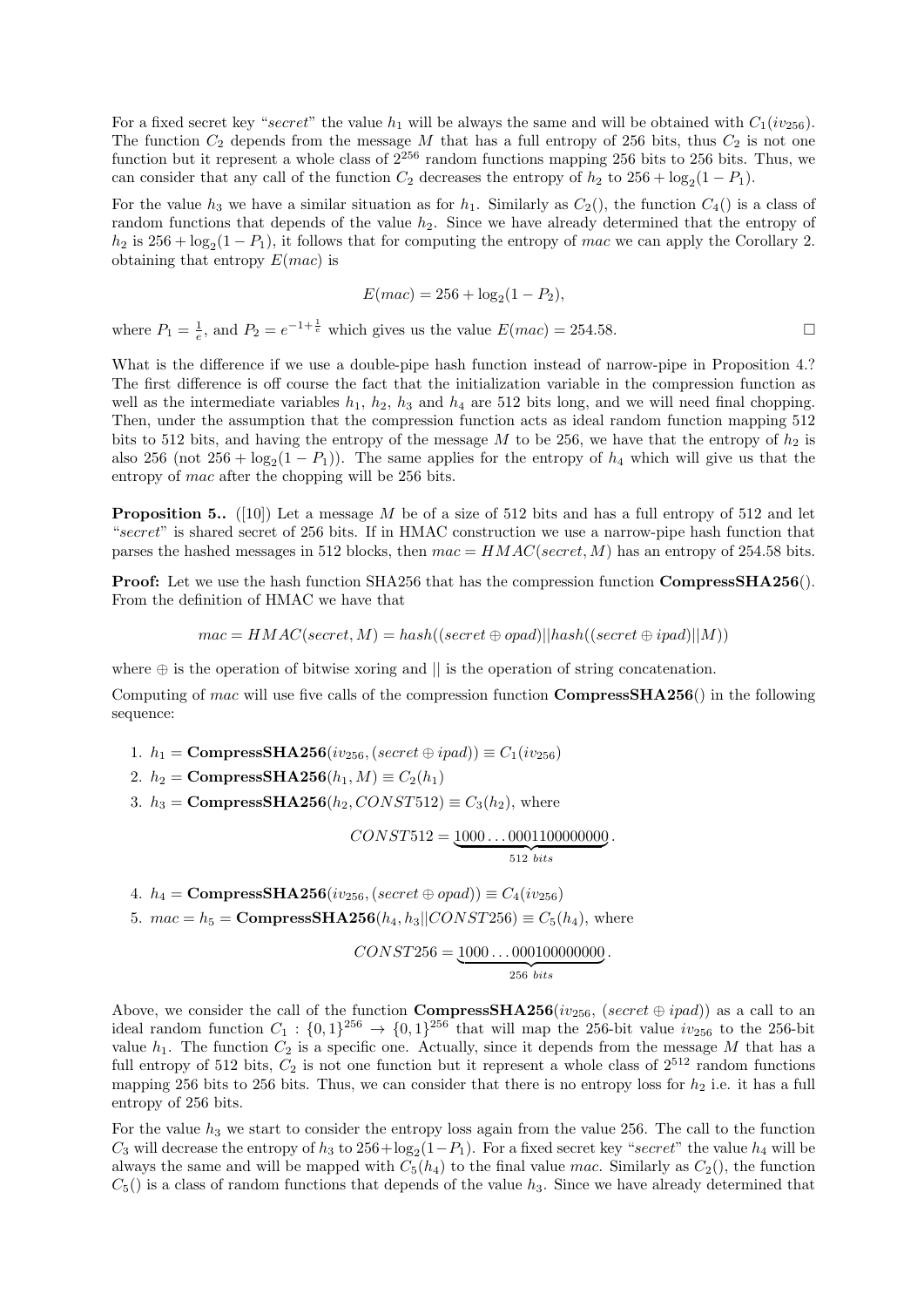the entropy of  $h_3$  is  $256 + \log_2(1 - P_1)$ , it follows that for computing the entropy of mac we can apply the Corollary 2. obtaining that entropy  $E(mac)$  is

$$
E(mac) = 256 + \log_2(1 - P_2),
$$

where  $P_1 = \frac{1}{e}$ , and  $P_2 = e^{-1 + \frac{1}{e}}$  which gives us the value  $E(max) = 254.58$ .

Again, if we are interested to know what will happen if we use a double-pipe hash function in the Proposition 5., we can say that the entropy of the 512-bit variable  $h_3$  will start to decrease from the value 512 and will be  $512 + \log_2(1 - P_1)$ , and the entropy of  $h_5$  will be  $512 + \log_2(1 - P_2)$ , that after the final chopping will give us a mac with full entropy of 256.

### 4.3 Loss of entropy in the pseudo-random function of SSL/TLS 1.2

. . .

SSL/TLS 1.2 is one very popular suite of cryptographic algorithms, tools and protocols defined in [14]. Its pseudo-random function  $PRF$  which is producing pseudo-random values based on a shared secret value "secret", a seed value "seed" (and by an optional variable called "label") is defined as follows:

$$
PRF(\text{secret}, \text{label}, \text{seed}) = P_{\langle \text{hash} \rangle}(\text{secret}, \text{label} \parallel \text{seed}), \tag{8}
$$

where the function  $P_{\leq hash>}(secret, seed)$  is defined as:

$$
P_{\langle hash \rangle}(secret, seed) = HMAC_{\langle hash \rangle}(secret, A(1) || seed) ||
$$
  
\n
$$
HMAC_{\langle hash \rangle}(secret, A(2) || seed) ||
$$
  
\n
$$
HMAC_{\langle hash \rangle}(secret, A(3) || seed) ||
$$
\n(9)

and where  $A(i)$  are defined as:

$$
A(0) = seed
$$
  
\n
$$
A(i) = HMAC_{\langle hash \rangle} (secret, A(i-1)).
$$
\n(10)

**Proposition 6..** ([10]) Let "secret" is shared secret of 256 bits. The entropy  $E(A(i))$  of the *i*-th value  $A(i)$  as defined in the equation (10) for the hash function SHA-256 can be computed with the following expression:

$$
E(A(i)) = 256 + \log_2(1 - P_{2i})
$$
\n(11)

where the values  $P_{2i}$  are defined recursively in the Lemma 2..

Proof: We can use the same technique described in the previous subsection and in the proof of Proposition 4.. Since we have two volume compressive calls of the compression function, and since the computation of  $A(i)$  depends on the value of the previous value  $A(i - 1)$  in the computation of  $A(i)$  we have 2i times shrinking of the entropy.

As a direct consequence of the previous Proposition we have the following:

Corollary 3.. ([10]) Let the size of "A(i) || seed" is 512 bits, and let "secret" is shared secret of 256 bits. For the *i*-th part  $PRF_i = HMAC_{SHA-256}$  (secret,  $A(i)$  || seed) as defined in the equation (9) the entropy  $E(PRF_i)$  can be computed with the following expression:

$$
E(PRF_i) = E(PRF_i) = 256 + \log_2(1 - P_{2i+3})
$$
\n(12)

**Proof:** Computing of  $PRF_i$  will use five calls of the compression function **CompressSHA256**() in the following sequence:

1.  $h_1 = \text{CompressSHA256}(iv_{256},(secret \oplus ipad)) \equiv C_1(iv_{256})$ 

2.  $h_2 = \text{CompressSHA256}(h_1, A(i) \parallel seed) \equiv C_2(h_1)$ 

3.  $h_3 = \text{CompressSHA256}(h_2, \text{CONST1024}) \equiv C_3(h_2)$ , where

 $CONST1024 = 1000...0010000000000$ .

$$
512 bits
$$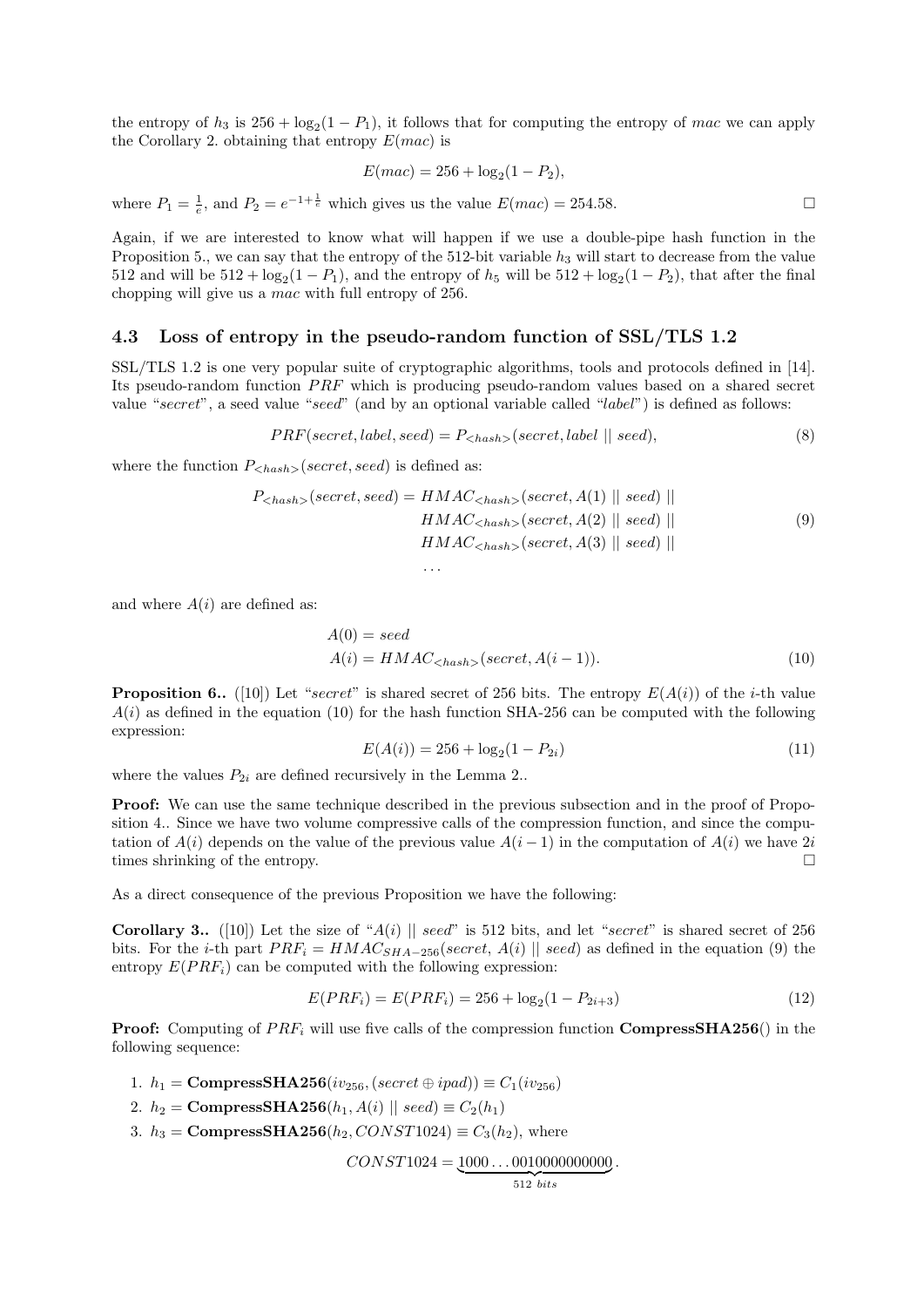4.  $h_4 = \text{CompressSHA256}(iv_{256}, (secret \oplus opad)) \equiv C_4(iv_{256})$ 

5.  $PRF_i = h_5 = \text{CompressSHA256}(h_4, h_3||CONST256) \equiv C_5(h_4)$ , where

$$
CONST256 = \underbrace{1000\dots000100000000}_{256 \ bits}.
$$

Similarly as in Proposition 5. we can see that the function  $C_2$  is a specific one since it depends from  $A(i)$  || seed. For a given and fixed seed, the entropy of "A(i) || seed" is the entropy of A(i) and from Proposition 6., it is  $E(A(i)) = 256 + \log_2(1 - P_{2i})$  bits. From here it follows that the entropy of  $h_2$  is  $E(h_2) = 256 + \log_2(1 - P_{2i+1}).$ 

For the value  $h_3$  we further have  $E(h_2) = 256 + \log_2(1 - P_{2i+2})$ . For a fixed secret key "secret" the value  $h_4$  will be always the same and will be mapped with  $C_5(h_4)$  to the final value  $PRF_i$ , with an entropy

$$
E(PRF_i) = 256 + \log_2(1 - P_{2i+3}).
$$

 $\Box$ 

For illustration we can say that the entropy of  $E(PRF_1) = 253.463$ , but the entropy of  $E(PRF_{60}) =$ 250.00.

On the other hand, having in mind the discussions about the different attitude of double-pipe hash function in used HMACs, it is clear that with double-pipe hash designs we will not face this kind of entropy loss.

# 5 "Faster" collision attack on narrow-pipe hash designs

As pointed to us in a private message by Bart Preneel, the "faster" collision attack is very well known in the context of MAC algorithms since there it makes much more sense to evaluate attacks in terms of number of chosen texts rather than in terms of number of compression function calls. That was a concern in the design of Message Authenticator Algorithm (MAA) by Davies and Clayden in the 1980s [15] and is described in details in Preneel's PhD thesis [16] (together with an analysis of the effect). This very same observation was used in the Crypto'95 paper of Paul van Oorschot and Preneel [17] to reduce the number of queries to find a MAC collision and hence a forgery for non-injective MAC functions (for a fixed message block).

Although it is straightforward to conclude that this same observation applies to hash functions, from the point of view of the SHA-3 competition, it is worth to note that there are candidates (wide-pipe candidates) that are not affected by this observation.

In this section we will use the following notation:

- $C(h, m)$  a compression function C with chaining variable h and message block variable m.
- $\bullet$  *hlen* the length of the chaining variable, i. e. the length of compression function output.
- $\bullet$  *mlen* the length of the message block.
- hashlen the length of the hash function output.

If the compression function has the property, that for every value m the function  $C(h, m) \equiv C_m(h)$  is an ideal random function of the variable h, we denote it as  $IRF(h)$ .

If the compression function has the property, that for every value h the function  $C(h, m) \equiv C_h(m)$  is an ideal random function of the variable m, we denote it as  $IRF(m)$ .

The hash function is defined by a narrow-pipe compression function (NPCF), iff  $hashlen = hlen = \frac{mlen}{2}$ and the compression function is  $IRF(h)$  and  $IRF(m)$ .

The hash function is defined by a wide-pipe compression function (WPCF), iff  $hashlen = \frac{hlen}{2} = \frac{mlen}{2}$ and the compression function is  $IRF(h)$  and  $IRF(m)$ .

**Theorem 1..** ([11]) Suppose that the hash function  $H: \{0,1\}^* \to \{0,1\}^n$  is defined by a narrow-pipe compression function  $C: \{0,1\}^n \times \{0,1\}^{mlen} \rightarrow \{0,1\}^n$ . Then we can find a collision  $(M, M')$  for the hash function H using much less than  $2^{n/2}$  calls to the hash function H (the lower bound of the birthday paradox).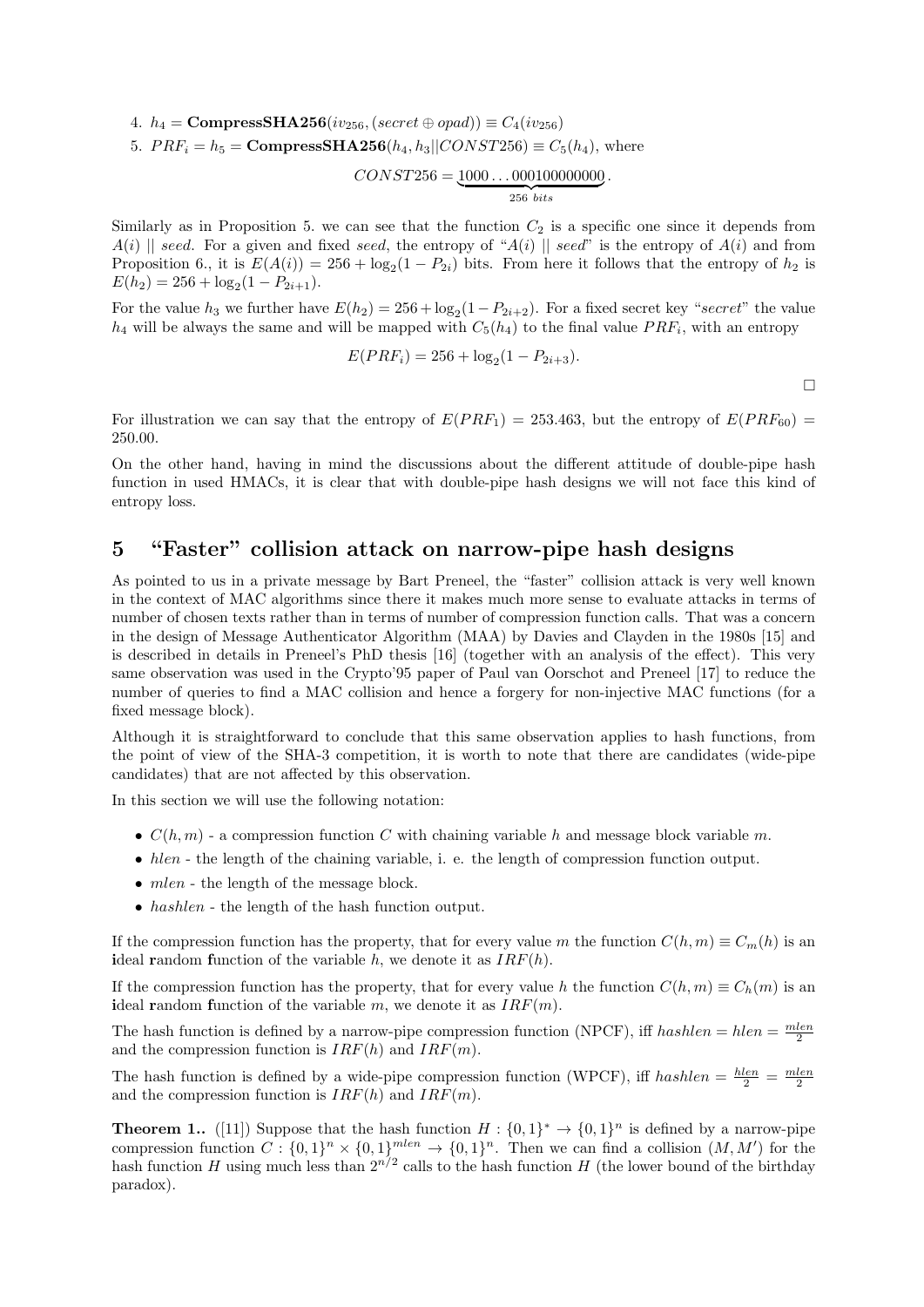**Proof:** For the sake of simplicity, let us suppose  $n = hashlen = 256$ . The general case is analogous. In this case, the hashed message is padded and divided into 512-bit blocks. Let us suppose that a message  $M$  (for instance the content of a hard disk or a RAM memory) is divided into two parts  $A$  and  $B$ , i.e.  $M = A||B$ , where the part A consist of just one message block of 512 bits, and the number of 512-bit blocks in the part B is  $N = 2^{35}$  (in case of current 2TByte HDD). Let us denote by hA the intermediate chaining value, obtained after hashing the part  $A$  of the message  $M$  and let us suppose that the content of the part B is never changing - so it consists of constant message blocks  $const_1$ ,  $const_2$ , ...,  $const_N$ . We compute the final hash with the following iterative procedure:

$$
h_1 = C(hA, const_1)
$$
  
\n
$$
h_2 = C(h_1, const_2)
$$
  
\n
$$
h_3 = C(h_2, const_3)
$$
  
\n...  
\n
$$
h_N = C(h_{N-1}, const_N)
$$
  
\n
$$
H(M) = h_N
$$

If the compression function C is  $IRF(h)$ , then the chaining values are loosing the entropy in every of the N steps above. From Corollary 3[10] we obtain that the entropy of the final hash  $h_N$  is equal to

$$
E(hash) = hashlen + 1 - log2(N),
$$

and for  $N = 2^{35}$  it gives

$$
E(hash) = 222.
$$

If we compute hash values for  $2^{111}$  different parts A (whereas the part B remains unchanged), we will obtain  $2^{111}$  hash values  $h_N$ . According to the birthday paradox it is sufficient for finding a collision in the set of these values with probability around  $\frac{1}{2}$ . Cryptographically strong hash function H should require approximately  $2^{128}$  hash computations.

**Corollary 4..** ([11]) For hash functions  $H($ ) constructed as in Theorem 1., finding a pair of colliding messages  $(M, M')$  that are long  $N = 2<sup>k</sup>$  blocks, can be done with  $O(2^{n/2-k/2})$  calls to the hash function  $H()$ .

Note 1: If we count the number of calls to the compression function  $C(H_i, M_i)$ , then with our collision strategy we are calling actually more times the compression function. Namely,  $2^{111} \times 2^{35} = 2^{145}$ . So, our finding does not reduces the  $\frac{n}{2}$  bits of collision security that narrow-pipe functions are declaring, but we clearly show that narrow-pipe designs have a property when we count the calls to the hash function as a whole, the birthday paradox bound of  $2^{n/2}$  calls to the hash function is clearly lowered.

Note 2: This technique is not applicable to wide-pipe hash functions because the entropy reduction after applying the compression function  $C(H_i, M_i)$  to different message blocks starts from the value hlen which is two times bigger than *hashlen* i.e.  $hlen = 2hashlen$ . So the final reduction from *hlen* to hashlen bits will make the technique described in this note ineffective against wide-pipe designs.

# 6 Length extension attack on narrow-pipe SHA-3 candidates

In their call for the SHA-3 competition [3], NIST has defined several security requirements such as collision resistance of  $\frac{n}{2}$  bits, preimage resistance of n bits, resistance against second preimages of  $2^{n-k}$  bits for messages long  $2^k$  bits and resistance against length-extension attack. However, in the SHA-3 call there is no clear statement how many bits of security should SHA-3 candidates provide against length extension attack.

On my request for clarification submitted to the SHA-3 hash forum list on 12 December 2008, I got the following answer by the NIST representative submitted to the hash forum list on 14 January 2009:

"We expect the winning  $n$ -bit hash function to be able to provide  $n$  bits of security against length extension attacks. That is, given  $H(M)$ , with M wholly or partially unknown to the attacker: the cost of finding  $(Z, x)$  so that  $x = H(M||Z)$  should be greater than or equal to either the cost of guessing M or  $2^n$  times the cost of computing a typical hash compression function."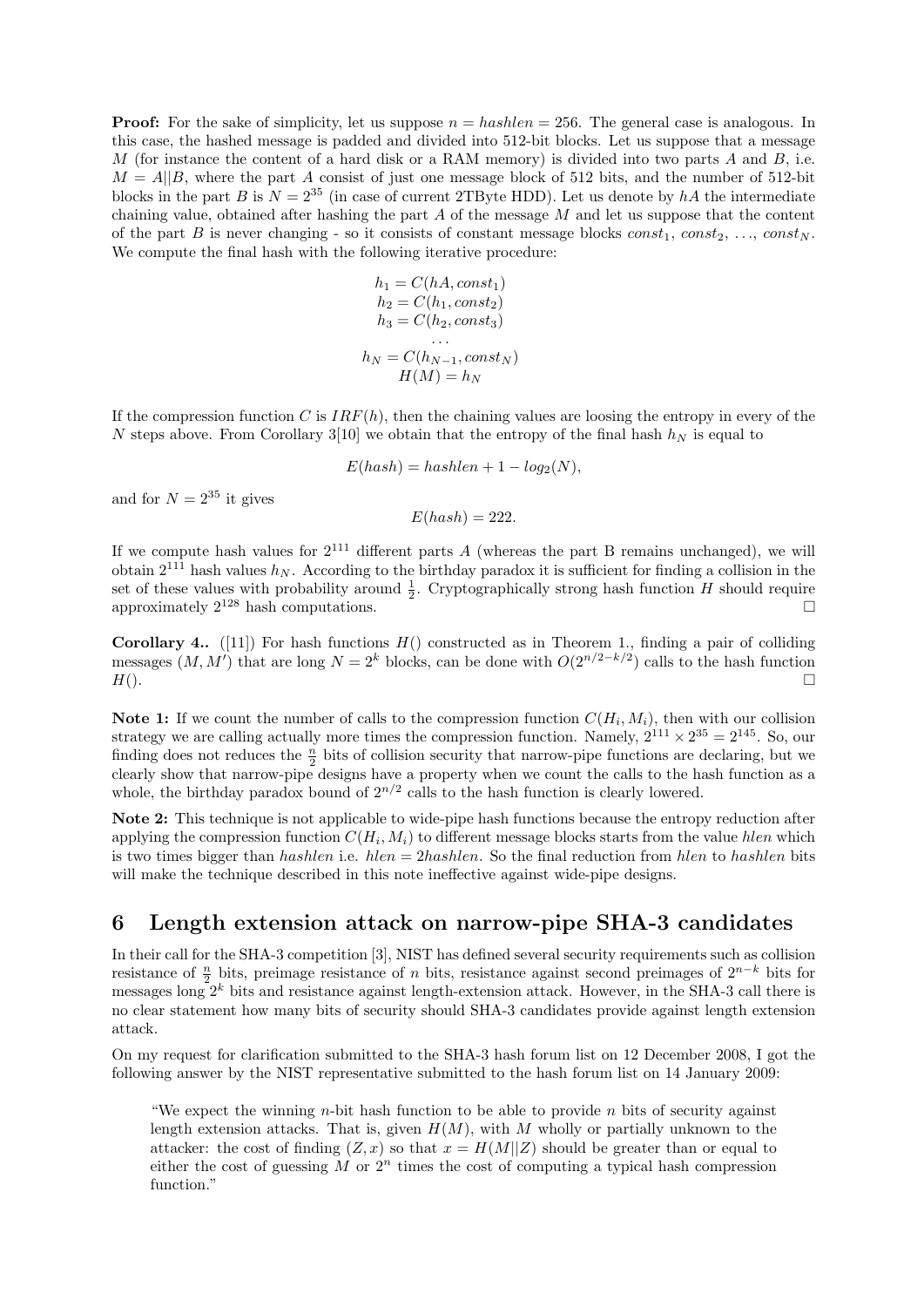In this section we will show that four SHA-3 candidates that are narrow-pipe designs do not provide  $n$ bits of security.

#### 6.1 A generic modeling of the narrow-pipe iterative finalization

In order to launch a length-extension attack to the narrow-pipe designs we will need to model the finalization of the iterative process that narrow-pipe designs do when they are processing messages. Moreover, we will assume that the length of the digested messages is such that the final processed block does not have any bits from the message but is a constant *PADDING* that consist only from the bits defined by the padding rule of that hash function.

In that case, the modeling of the narrow-pipe hash designs can be expressed by the following expression:

$$
H = f(parameters, \text{compress}(H_{chain}, parameters, PADDING))
$$
\n(13)

and is graphically described in Figure 1.



Figure 1: A graphic representation of narrow-pipe hash designs finalization of the iterative process of message digestion.

Note that in the narrow-pipe designs where the final function  $f()$  is missing, we can treat it as the identity function in the expression (13) and that although the parts parameters are different for all four designs, it will not change our analysis and our attack.

How narrow-pipe designs are protected from the length-extension attack?

Since the designers of narrow-pipe hash functions are designing the compression function as one-way pseudo-random function, the value  $H_{chain}$ , which is the internal state of the hash function, is hidden from the attacker. That means that by just knowing the final hash value  $H$  it is infeasible for the attacker to find the preimage  $H_{chain}$  that has produced that value H. Consequently, the attacker will have a difficulty to produce a message Z such that only by knowing the value H (where  $H = Hash(M)$ ) and the message M is unknown to the attacker), he/she can produce a valid hash value  $x = Hash(M||Z)$ .

In what follows our goal will be to show that the attacker can recover that internal state  $H_{chain}$  with much less complexity than  $2^n$  calls to the compression function - the complexity that NIST requires in order to claim that the design is offering n bits of security against the length-extension attack.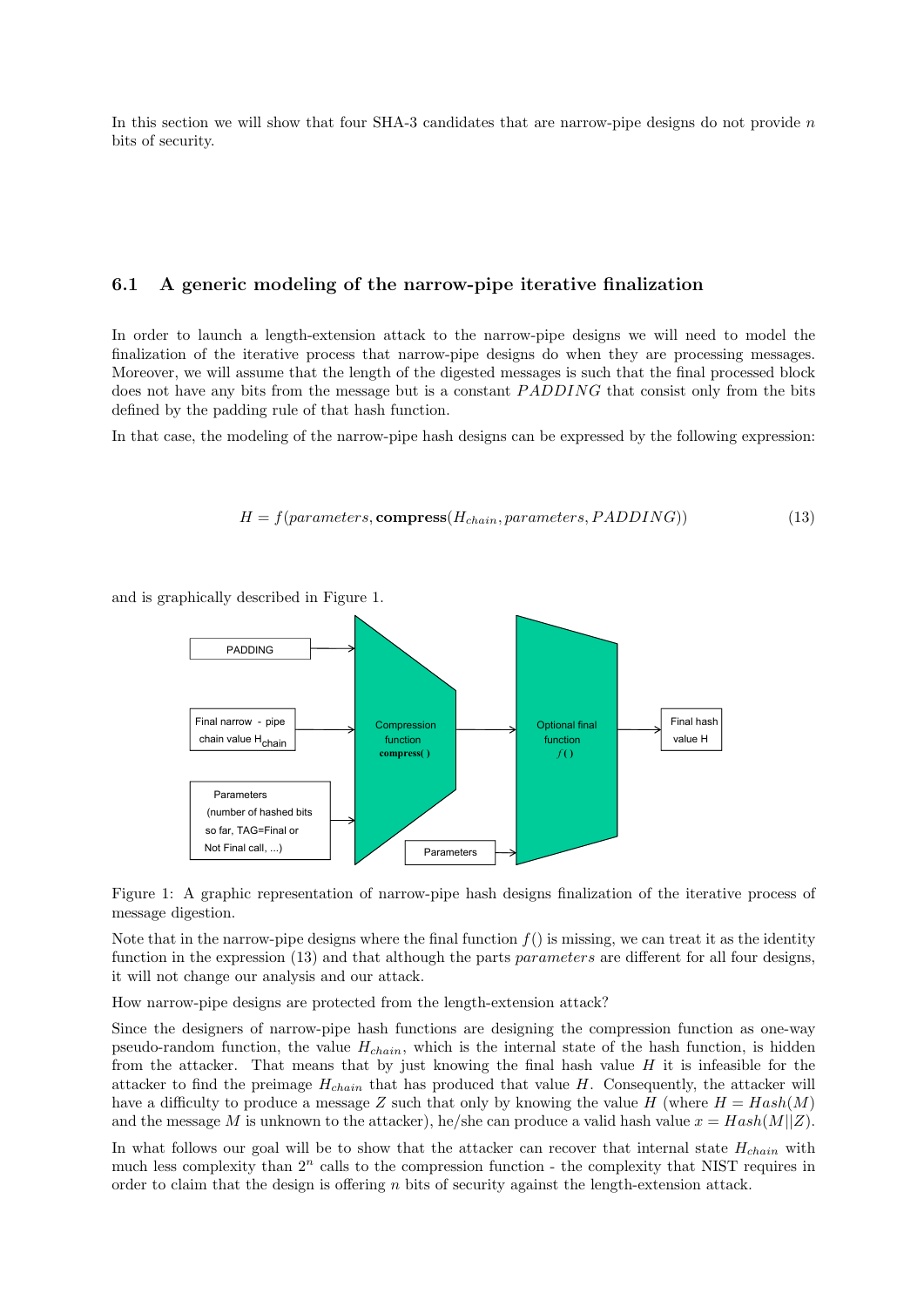| A generic length-extension attack on narrow-pipe hash functions                                                                                                                                                                                                                                                                 |
|---------------------------------------------------------------------------------------------------------------------------------------------------------------------------------------------------------------------------------------------------------------------------------------------------------------------------------|
| 1. One time pre-computation phase                                                                                                                                                                                                                                                                                               |
| <b>Step 0.</b> Fix the length of the messages such that the <i>PADDING</i> block does<br>not posses any message bits.                                                                                                                                                                                                           |
| <b>Step 1.</b> Produce $2^k$ pairs $(h_{chain}, h)$ for random values $h_{chain}$ with the ex-<br>pression:<br>$h = f(parameters, compress(h_{chain}, parameters, PADDING)).$<br>This phase has a complexity of $2^k$ calls to the compression function (or<br>$2^{k+1}$ calls if the design has a final transformation $f()$ . |
| 2. Query (attack) phase                                                                                                                                                                                                                                                                                                         |
| <b>Step 2.</b> Ask the user to produce a hash value $H(M)$ where M is unknown<br>(but its length is fixed in $Step 0$ ).                                                                                                                                                                                                        |
| <b>Step 3.</b> If there exists a pre-computed pair $(h'_{chain}, h')$ such that $H(M)$ =<br>$H = h'$ , put $H_{chain} = h'_{chain}$ , put whatever message block Z and<br>produce a valid $x = H(M  Z)$ .                                                                                                                       |

Table 1: A generic length-extension attack on narrow-pipe hash functions

### 6.2 The attack

Our attack is based on the old Merkle's observation [18] that when an adversary is given  $2^k$  distinct target hashes, (second) preimages can be found after hashing about  $2^{n-k}$  messages, instead of expected  $2<sup>n</sup>$  different messages. In our attack we use the Merkle's observation not on the whole hash function, but on the two final invocations of the compression function. In order our attack to work, we will assume that the length of the messages is such that after the padding, the final padded block is without any message bits (which is usual situation when the length of the message is a multiple of 256, 512 or 1024 bits).

A generic description of the length-extension attack on narrow-pipe hash functions is given in Table 1.

**Proposition 7..** ([12]) The probability that the condition in **Step 3** is true is  $\frac{1}{2^{n-k}}$ .

Proof: The proof is a trivial application of the ratio between the volume of the pre-computed pairs  $(h_{chain}, h)$  which has a value  $2^k$  and the volume of all possible hash values of n bits which is  $2^n$ .

**Proposition 8..** ([12]) For the conditional probability that the corresponding  $h'_{chain}$  is the actual chaining value  $H_{chain}$  the following relation holds:

$$
P(H_{chain} = h'_{chain} \mid H(M) = h') \ge 0.58 \times 2^{k-n} \approx 2^{k-n-0.780961}.
$$
 (14)

**Proof:** (Sketch) It is sufficient to notice that for an ideal random function  $g: \{0,1\}^n \to \{0,1\}^n$  that maps n bits to n bits, the probability that an n-bit value has m preimages for the first 8 values of m is approximately given in the Table 2 (the precise analytical expressions for the given probabilities can be a nice exercise in the Elementary Probability courses).

| Number of<br>preimages $m$ | Probability P |
|----------------------------|---------------|
| 0                          | 0.36787       |
| 1                          | 0.36787       |
| $\overline{2}$             | 0.18394       |
| 3                          | 0.06131       |
| 4                          | 0.01533       |
| 5                          | 0.00307       |
| 6                          | 0.00051       |
|                            | 0.00007       |

Table 2: The probabilities an *n* bit value to have *m* preimages for an ideal random function  $g: \{0,1\}^n \to$  ${0,1}<sup>n</sup>$ .

The relation (14) follows directly from Proposition 7. and from Table 2.  $\Box$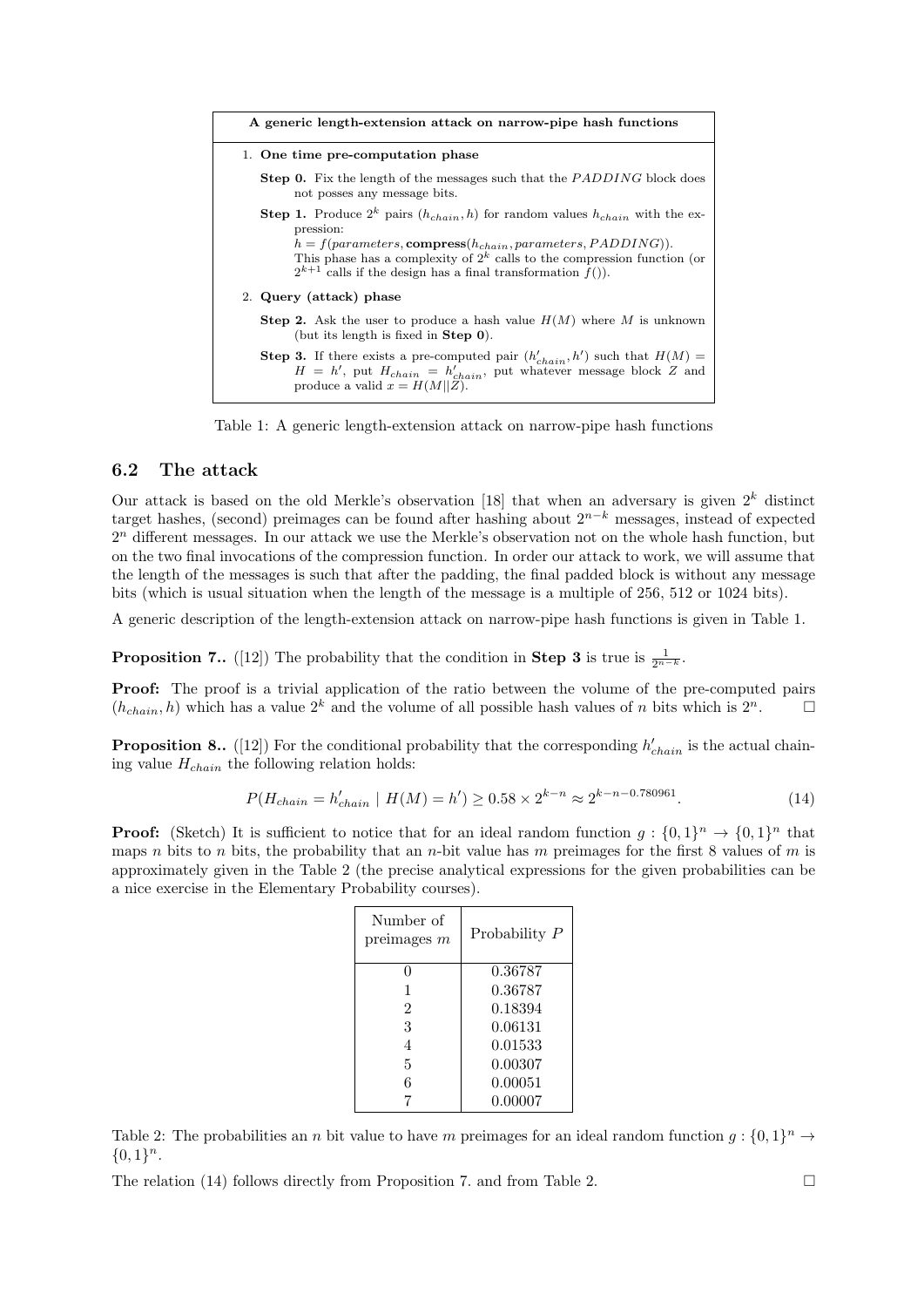**Corollary 5..** ([12]) After approximately  $2^{n-k+0.780961}$  queries the attacker should expect one successful length extension.

Corollary 6.. ([12]) The security of narrow-pipe hash designs is upper bounded by the following values:

$$
\max(2^{\frac{n}{2}}, 2^{n-k+0.780961}),\tag{15}
$$

where  $k \leq n$ .

Proof: The minimal number of calls to the compression function of the narrow-pipe for which the attack can be successful is achieved approximately for  $\frac{n}{2}$ .

The interpretation of the Corollary  $6.$  is that narrow-pipe hash designs do not offer  $n$  bits of security against length-extension attack but just  $\frac{n}{2}$  bits of security.

### 6.3 Why wide-pipe designs are resistant to our attack?

A natural question is raising about the security of wide-pipe hash designs and their resistance against the described length-extension attack. The reason of the success of our attack is the narrow size of just n bits of the hidden value  $H_{chain}$  that our attack is managing to recover with a generic collision search technique.

Since in the wide-pipe hash designs that internal state of the hash function has at least  $2n$  bits, the search for the internal collisions would need at least  $2<sup>n</sup>$  calls to the compression function which is actually the value that NIST needs for the resistance against the length-extension attack.

### 7 Narrow-pipe designs break another NIST requirements

There is one more inconvenience with narrow-pipe hash designs that directly breaks one of the NIST requirements for SHA-3 hash competition [3]. Namely, one of the NIST requirement is: "NIST also desires that the SHA-3 hash functions will be designed so that a possibly successful attack on the SHA-2 hash functions is unlikely to be applicable to SHA-3."

Now, from all previously stated in this paper it is clear that if an attack is launched exploiting narrow-pipe weakness of SHA-2 hash functions, then that attack can be directly used also against narrow-pipe SHA-3 candidates.

# 8 Conclusions and future cryptanalysis directions

We have shown that narrow-pipe designs differ significantly from ideal random functions defined over huge domains. The first consequence from this is that they can not be used as an instantiation in security proofs based on random oracle model.

Several other consequences are also evident such as entropy loss in numerous algorithms and protocols such as HMAC and SSL, the possibility to find "faster" collisions in less than  $2^{\frac{n}{2}}$  calls to hash function and the length-extension security of "just"  $\frac{n}{2}$  bits.

All these properties of the narrow-pipe hash functions make them a no-match from security point of view to the wide-pipe hash designs.

### References

- [1] M. Bellare and P. Rogaway: "Random oracles are practical: A paradigm for designing efficient protocols," in CCS 93: Proceedings of the 1st ACM conference on Computer and Communications Security, pp. 6273, 1993.
- [2] R. Canetti, O. Goldreich, S. Halevi: "The random oracle methodology, revisited", 30th STOC 1998, pp. 209–218.